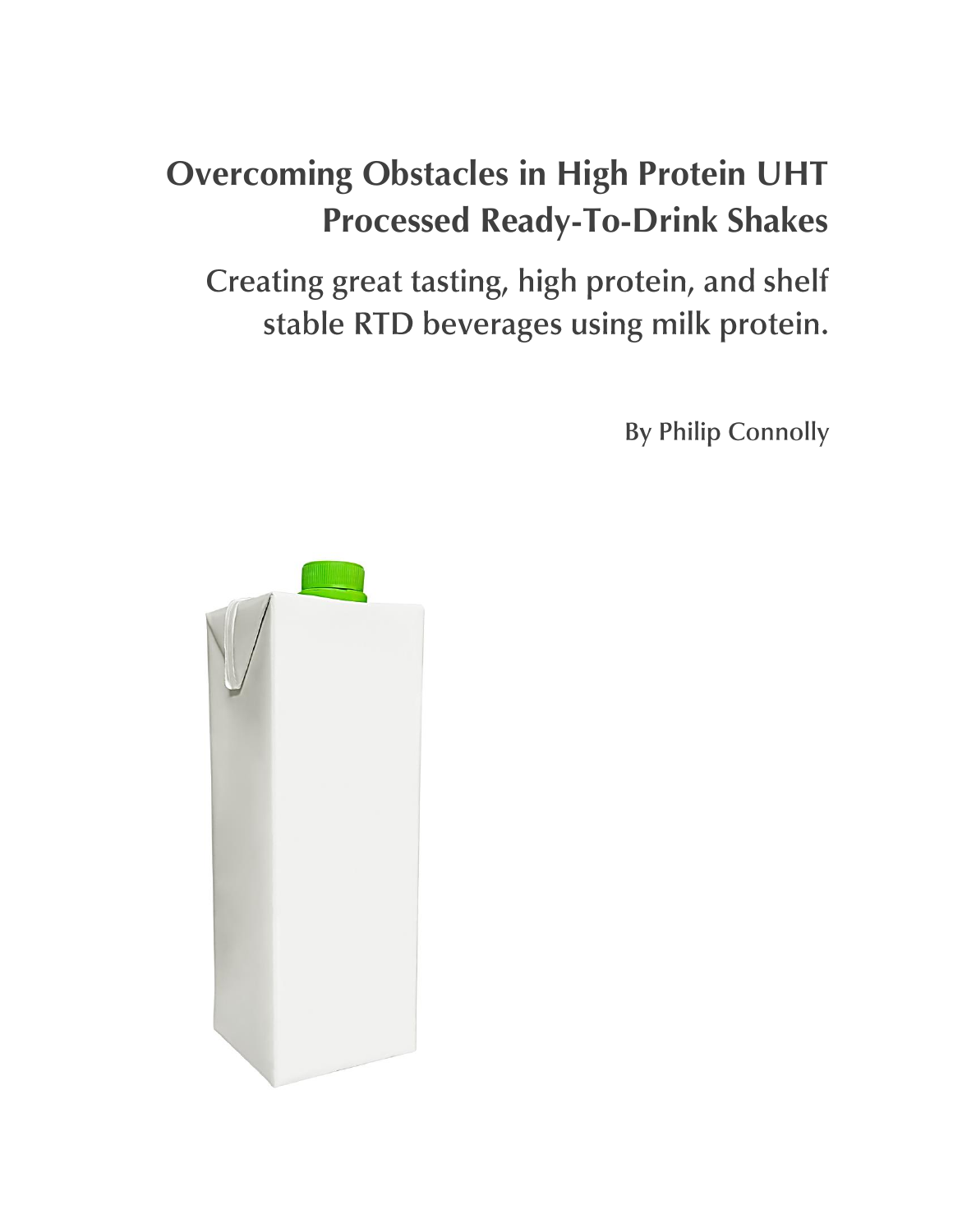# **Overcoming Obstacles in High Protein UHT Processed Ready-To-Drink Shakes**

# *By Philip Connolly*

Over the years, increasing numbers of elite athletes have adopted the daily regimen of consuming hig<br>protein shakes to maintain and build their muscle mass. Today, high protein shakes are consumed by Over the years, increasing numbers of elite athletes have adopted the daily regimen of consuming high just about everyone - from bodybuilders and athletes to people trying to lose weight, seniors wanting to battle sarcopenia, and children, whose parents want them to eat healthier. Whereas the high protein beverages that were consumed by bodybuilders and athletes consisted of powders mixed in high speed blenders, today's market is dominated by shelf stable (no refrigeration required), UHT pasteurized, aseptically packaged, Ready-To-Drink (RTD) protein shakes. Consumers prefer RTD protein shakes for their anytime/anywhere convenience. Most companies who have marketed both protein shake powders and Ready-To-Drink protein shakes have found their RTD's outsell powdered shakes by a wide margin.

Formulators attempting to create a high protein RTD shake quickly discover it's not easy to make a pleasant tasting, long shelf life beverage with a high added protein content. There are "tricks" to manufacturing good tasting RTD's which this paper will address in detail. First, it is essential to realize that all high protein RTD's will eventually destabilize and the protein will either gel, or form a sediment layer at the bottom of the beverage. With proper formulating, however, the shelf life of a high protein RTD can be greatly extended by delaying destabilization.

# **RTD History**

Since the advent of UHT processing and the accompanying machinery to accomplish aseptic packaging of UHT pasteurized beverages, supermarkets have stocked their shelves with juice boxes that last for years without refrigeration. Facing lost market share to juice box products, the dairy industry began to experiment with UHT pasteurization and aseptic packaging of milk to offer a shelf stable milk that would not require refrigeration. Early trials seemed to go well, but during storage, the milk would thicken and gel into a custard-like consistency, or precipitate out, forming a sediment on the bottom of the package. Gelation of high heat treated milk has been extensively studied since those first experiments.

Because preliminary theories implicated casein as the protein responsible for heat gelation of UHT processed milk, early high protein RTD shakes were formulated with whey proteins in the hopes of avoiding gelation. Whey proteins, however, proved to have their own problems when subjected to ultrahigh pasteurizing temperatures. It is well known that whey proteins denature and lose solubility when exposed to higher temperatures. Over storage time, the heat denatured whey proteins would begin to precipitate from suspension, or float to the top surface of the RTD. Whey protein RTD's also had short shelf lives before they destabilized. Whey protein manufacturers have since improved the heat stability of whey proteins for UHT processed RTD beverages by lightly hydrolyzing the whey proteins. RTD's made from hydrolyzed whey proteins exhibit longer shelf life, but may tend to also exhibit bitter aftertastes and "burnt" aromas common to hydrolyzed proteins.

In the past 10 years, Milk Protein Concentrates (MPC) have found increasing use in high protein RTD's. Casein is the predominant protein in MPC at approximately 82% of the total protein. Casein has been found to withstand heating to 140°C for 60 minutes at pH 6.7 (*Journal of Dairy Research* 1966; 33:67). With casein as the major protein, and whey proteins at only 18% of the total protein content, MPC exhibits good heat stability much like casein. As a result, RTD shakes formulated with MPC possess good heat stability and tend to yield a longer shelf life before destabilization.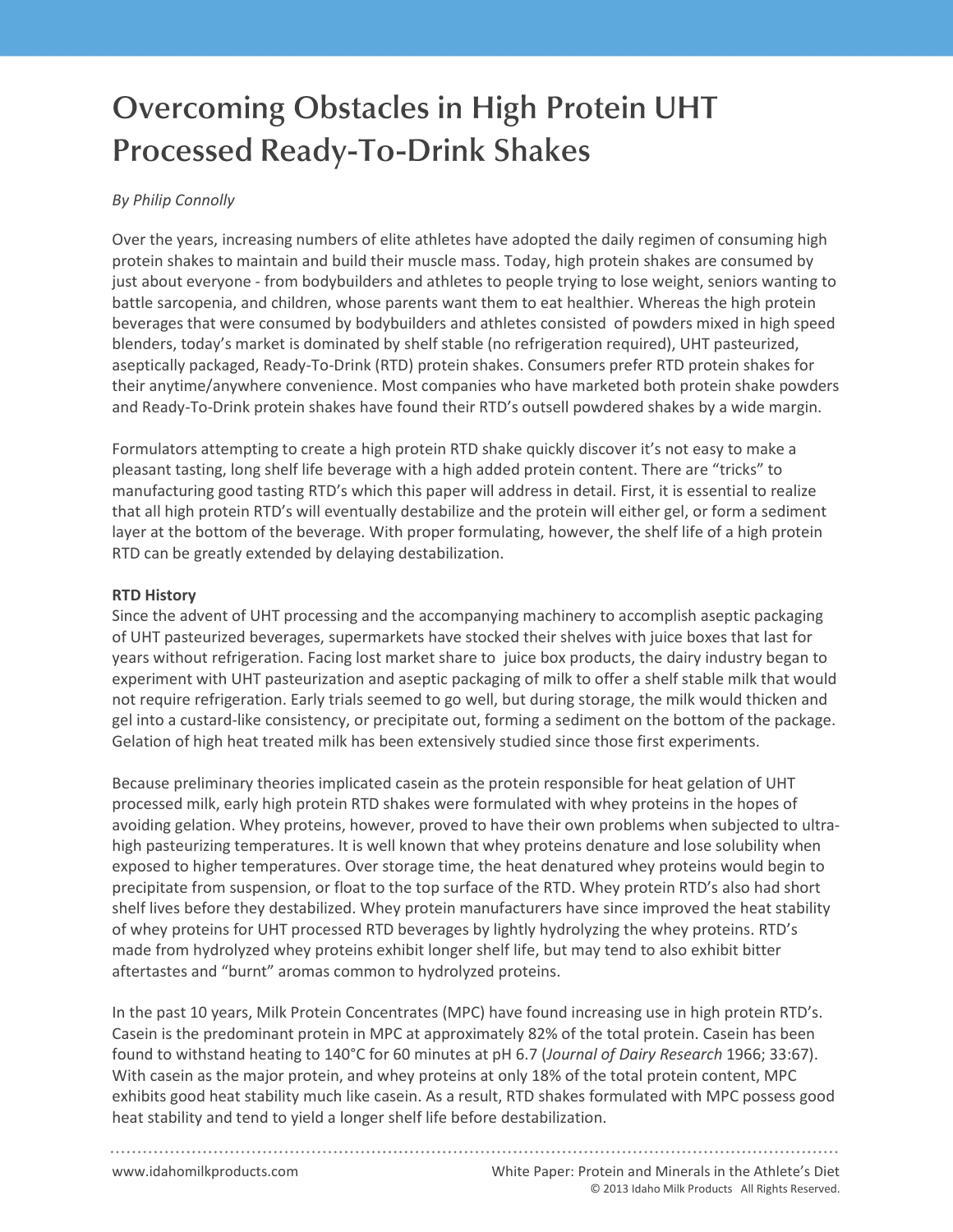#### **Causes of Heat Induced Milk Gelation**

210). Another theory is that the casein micelles and whey proteins tend to polymerize through some Experts do not agree on the exact cause of gelation of UHT processed milks and high protein RTD's. Some have theorized that the gelation is a result of heat induced proteolysis, particularly hydrolysis of the kappa casein, in the milk over storage time (*Journal of Dairy Science* 1967; 50:1738, *Journal of Dairy Research* 1970; 37:397). Others have suggested a heat induced reaction between kappa casein and beta lactoglobulin forming a matrix over storage time (*Food and Bioproducts Processing* 2001; 79(4):197 sort of Maillard Reaction (*Journal of Dairy* Research 1971; 38:193, *Journal of Dairy* Research 1972; 39:395). It is generally agreed, however, that the micellar structure of casein is altered by UHT processing temperatures and the subsequent storage period. Some authors report aggregation of the casein micelles and some report dissociation of the casein micelles after UHT treatment (*Journal of Dairy Science* 1971; 54:1245, *Journal of Dairy Science* 1969; 52:1174, *Netherlands Milk Dairy Journal* 1968; 22:40, *Journal of Dairy Science* 1971; 54:1122, *Journal of Dairy Science* 1960; 43:1751). Studies have shown that the micelles seem to aggregate initially on being exposed to the high temperatures, but upon storage they dissociate. At the onset of gelation, a rapid and extensive aggregation of the micelles occurs (*Journal of Dairy Science* 1981; 64:2127).

#### **Delaying Gelation**

Among the factors affecting heat induced gelation of UHT processed milk beverages are homogenization, the sequence of processing steps in manufacturing the RTD, total solids of the beverage, additives, and storage temperature of the beverage.

#### **Homogenization**

Because many high protein RTD beverages also contain added fat, homogenization is an important processing step in producing a stable high protein RTD, but for more than just control of fat separation. Homogenization can also be useful in controlling sedimentation in UHT processed high protein RTD beverages. The placement of the homogenizing step in the RTD process sequence is an important factor in RTD storage stability. Placing the homogenization step *before* UHT sterilization yields a RTD with reduced stability against gelation and reduced shelf life (*Journal of Dairy Science* 1963; 46:310). A longer shelf life will be realized if the homogenization step is sequenced *after* the UHT sterilization step *and after* the hot RTD mix has been flash cooled to 80°C or below.

# **Total Solids of the RTD**

Increasing total solids in a UHT processed RTD formula will also hasten storage gelation (*Netherlands Milk Dairy Journal* 1980; 34:42). The higher the total solids in the RTD beverage, the more critical it becomes to take advantage of other "stabilizing" techniques to achieve a long shelf life.

# **Additives**

# **Condensed Polyphosphates:**

It has been known for decades that additives such as disodium phosphate and sodium citrate will improve the heat stability of concentrated milk during retort sterilization (*Fundamentals of Dairy Chemistry*, *2nd Edition*, 1974; 603). For UHT processed RTD beverages containing high levels of casein, however, polyphosphates have been found to significantly delay gelation (*Journal of Dairy Science* 1963; 46:310, *Journal of Dairy Science* 1962 45:1045). The extent of protection against gelation by polyphosphates increases with the chain length and polyphosphate concentration. Polyphosphates with at least 4 phosphorous atoms per chain have been found to provide effective protection against gelation (*Journal of Dairy Science* 1963; 46:310; *Journal of Dairy Science* 1962; 45:1045). Also, cyclic condensed phosphates are more effective against gelation than are linear polyphosphates, because they are less